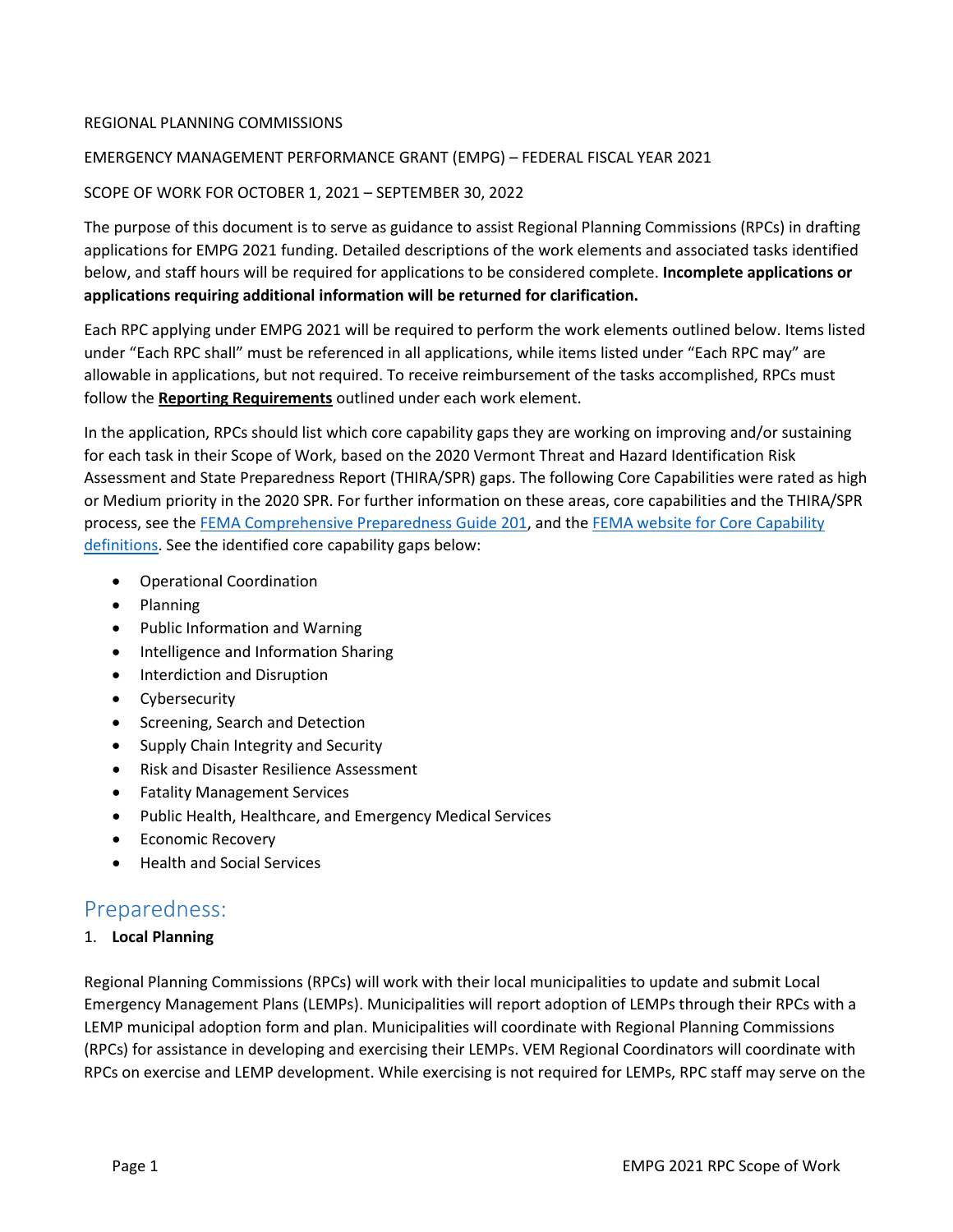planning teams for municipal LEMP exercises. RPCs will work with local municipalities to update and submit their LEMPs in compliance with the standards outlined in th[e LEMP Municipal Adoption Form.](http://vem.vermont.gov/plans/lemp)

LEMPs are due after Town Meeting Day but before May  $1<sup>st</sup>$  of each year.

RPCs will compile LEMP information using the SharePoint LEMP Spreadsheet provided by VEM before the final Friday of each month. The LEMP requires that a municipality's Emergency Management Director (EMD) be included as the first of the three points of contact listed in the LEMP. These three points of contact are used by VEM to compile the EMD listserv.

# **Each RPC shall:**

- A. Reach out to all municipalities within their region with the LEMP requirements and offers of assistance.
- B. Assist municipalities in completing their LEMP as requested, partnering with VEM Regional Coordinators.
- C. Conduct municipal training, as appropriate, for new municipal officials in how to complete their LEMP.
- D. Once completed LEMPs are received:
	- 1. Review LEMP to ensure it contains the required elements, as noted on the municipal adoption form.
	- 2. Send completed LEMP materials to VEM Regional Coordinator for their review and approval.
	- 3. Enter LEMP information into provided SharePoint spreadsheet before the final Friday of each month.
	- 4. Coordinate with the EMD for each city/town to verify public contact method. Input that public contact method into the provided LEMP SharePoint Spreadsheet.
- E. Reach out to the municipality to request updated contact information and update the SharePoint document with the new contact information if the LEMP information is incorrect.

### **Reporting Requirements:**

- A. Provide a summary in each quarterly report of the number of hours expended, number of completed LEMPs submitted, and major tasks accomplished.
- B. Provide any feedback to VEM Regional Coordinators regarding municipalities which required additional assistance in order to capture any potential problem areas.
- C. Provide LEMP information using the provided SharePoint document, and completed LEMPs to VEM before the final Friday of each month. LEMP spreadsheet update deadlines for the FY21 cycle are:

| Oct 29. 2021                    | Nov 26, 2021                                                  | Dec 31, 2021   Jan 28, 2022 | Feb 25, 2022 |
|---------------------------------|---------------------------------------------------------------|-----------------------------|--------------|
| March 25. 2022                  | April 29, 2022   May 27, 2022   June 24, 2022   July 29, 2022 |                             |              |
| August 26, 2022   Sept 30, 2022 |                                                               |                             |              |

### 2. **Technical Assistance and Education**

RPCs will provide technical assistance and overall regional/ statewide coordination for emergency preparedness, response, mitigation, and long-term recovery.

RPCs are encouraged to work with their RPC counterparts to ensure trainings and/or exercises (as able) will be cross-jurisdictional and reach a wider audience. Courses which are coordinated between multiple RPCs can be claimed on each RPC's quarterly report.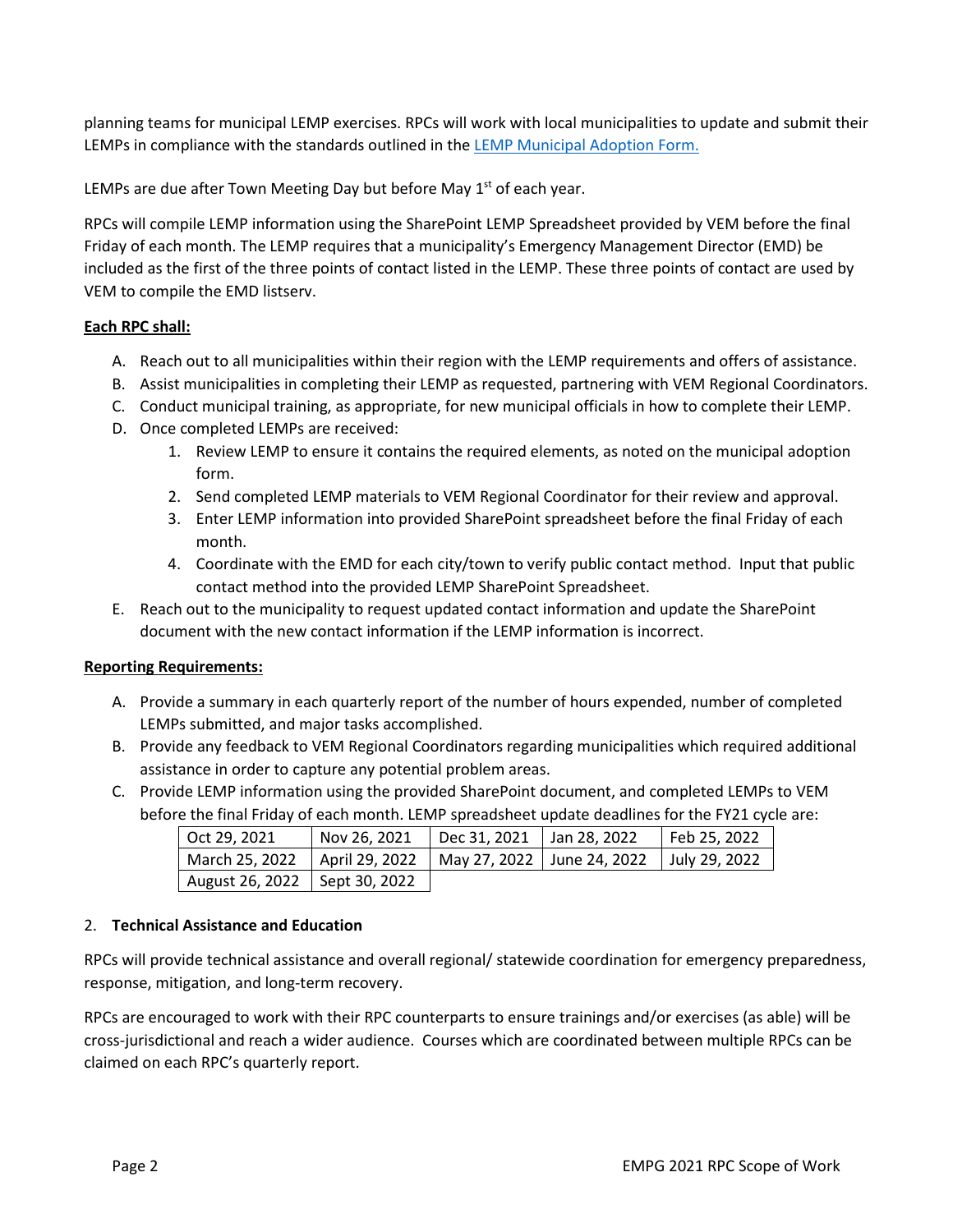Venue, food, and drink costs for meetings are allowable expenses, but should be kept to a minimum. Food and drink costs must adhere to state per diem rates, per registered participants attending the meeting. The state food and drink per diem rates are listed below.

- Breakfast \$5.00
- $\bullet$  Lunch \$6.00
- Dinner \$12.85

(Source: [https://humanresources.vermont.gov/compensation/expense-reimbursement\)](https://humanresources.vermont.gov/compensation/expense-reimbursement)

# **Each RPC shall:**

- A. Coordinate with the VEM Regional Coordinator to schedule, develop, and conduct cross-functional emergency management related trainings and/or exercises to meet local needs.
- B. Participate (at least one individual per RPC) in monthly conference calls with VEM staff. (1 hour per meeting)
- C. Participate (at least one individual per RPC) in quarterly regional meetings. These regional meetings will be facilitated by the VEM Regional Coordinator and will be an opportunity to coordinate with other RPCs and the VEM Regional Coordinator serving that region. Each RPC should expect to host one (1) meeting at their office, recognizing that in some regions this may be more or less. (4 hours per quarterly meeting to account for travel time should these be allowable in-person)
- D. Provide technical assistance for communities in emergency preparedness and hazard mitigation to include onboarding for EMDs and EMCs, and presentations for local officials.
- E. Act 166 Inventory of Municipal Public Safety Resources. Act 166 requires that the RPCs generate an inventory of public safety resources in each of the municipalities in their region and supply that inventory back to the municipalities to promote mutual aid awareness. The work must be completed by 12/31/2021. This task should only take one to two hours per municipality.

# **Each RPC may:**

- A. **Grant Applications:** Assist municipalities in applying for grant applications, as long as the RPC is not the recipient of funding from that grant. Assistance can include grants from the following:
	- Homeland Security Grant Program
	- Hazard Mitigation Grant Program
	- Building Resilient Infrastructure and Communities
	- Flood Mitigation Assistance
	- State Hazard Mitigation Program
	- all other grant application assistance must be approved by VEM.
- B. **ERAF:** Provide Local Emergency Relief Assistance Fund (ERAF) assistance to municipalities, to include but not limited to:
	- National Flood Insurance Program (NFIP) compliance to include:
		- $\circ$  Supporting towns with NFIP or River Corridor bylaw development or updates
		- o Supporting towns in maintaining NFIP compliance
		- o Supporting towns in joining NFIP or Community Rating System (CRS)
		- o Participating in floodplain manager trainings
		- o Participating in NFIP re-mapping processes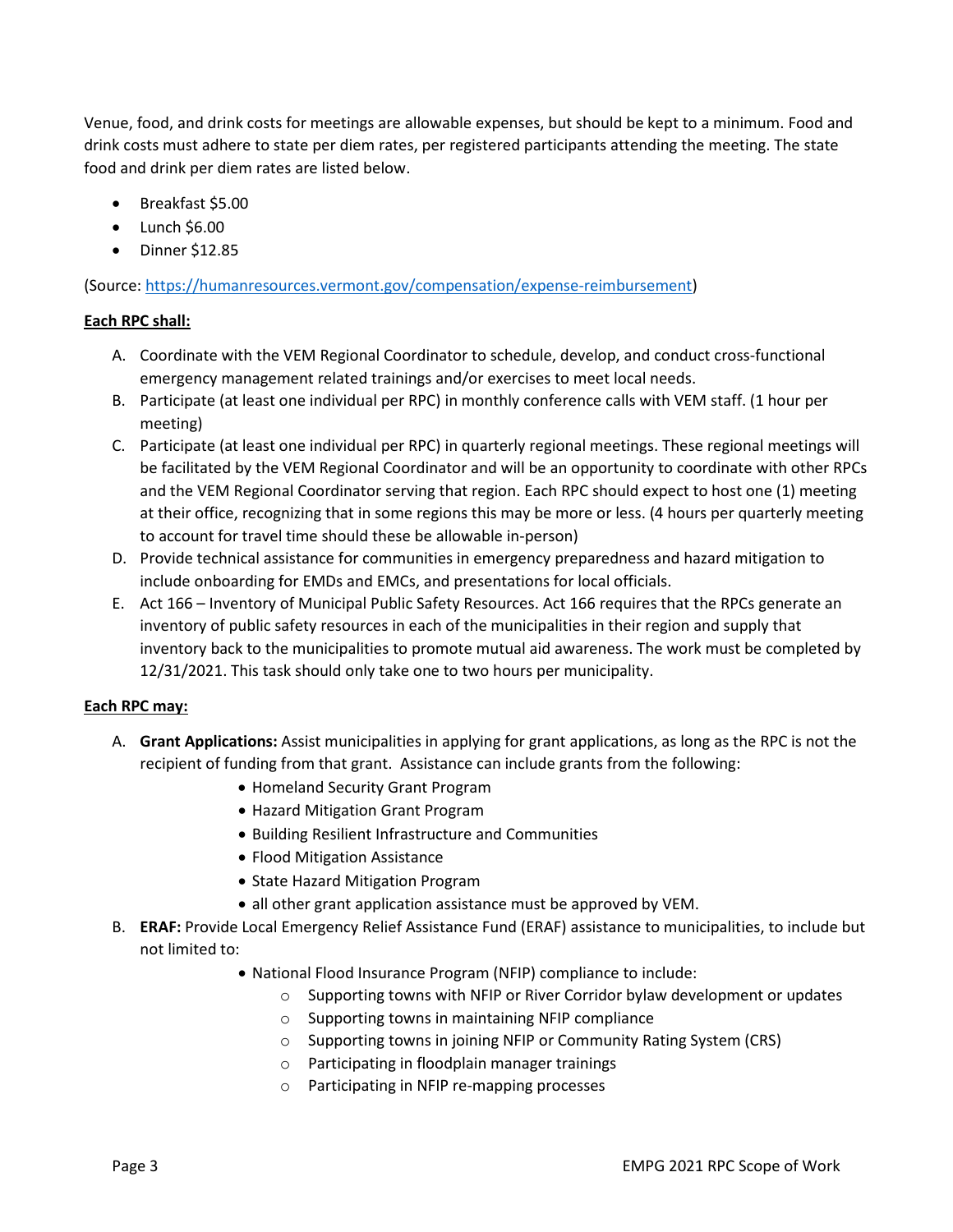• Local Hazard Mitigation Plan (LHMP) development assistance if there is no other funding assistance for LHMP development.

EMPG funds may not be used for the following tasks:

- If an RPC is developing a Hazard Mitigation Assistance (HMA) planning grant application on behalf of towns with the RPC as the sub-applicant, EMPG funds may not be used for that application development. To clarify, RPCs can still apply on behalf of towns if they prefer, but EMPG cannot be used to develop the application if the RPC will be the subrecipient. EMPG funds can be used for developing hazard mitigation project applications for municipalities. If a town asks an RPC for HMA planning grant development assistance, the RPC should forward their request to the Hazard Mitigation Planner. The Hazard Mitigation Planner can assist towns with application development and will apply on behalf of towns.
- If there is any Hazard Mitigation Assistance (HMA) funding for a town to develop an LHMP, EMPG cannot be used to assist that town with LHMP development. If there is funding through HMA, there should be no duplication of billing to other federal sources.
- C. **Training Attendance:** Budget for attendance at trainings that allow RPCs to better assist their municipalities with the above programs. Trainings external to VEM will need to be approved by the EMPG subgrant manager prior to registration and attendance.
- D. **Conducting exercises:** Work with municipalities to exercise their LEMP. If the RPC is conducting an exercise without support from the VEM Regional Coordinator, the individual conducting the exercise must attend and pass the Homeland Security Exercise and Evaluation Program basic 2-day class and the exercise must use the HSEEP methodology.
- E. **State Emergency Management Initiatives:** Provide local and regional coordination and support; partnering with VEM Regional Coordinators and other stakeholders to meet RPC and state emergency management initiatives. This may include:
	- i. Staff participation at the THIRA/SPR workshop, Integrated Preparedness Planning Workshop, Annual Emergency Preparedness Conference, VEM meetings, etc.
	- ii. Assisting in regional needs assessments.
	- iii. Support the State Emergency Response Commission (SERC) as the RPC representative or designee. Only select RPCs should be budgeting for this.
	- iv. Support the Local Emergency Planning Committee (LEPC) as the RPC representative or designee. Only select RPCs should be budgeting for this.
	- v. Additionally, RPCs can budget a small amount of time for SERC/LEPC meeting minute review, and potentially some meeting attendance (especially virtually). Each RPC should not need to regularly attend these meeting as there is a representative present to share meeting outcomes with the rest of the RPCs.
- F. **Additional Local Support:** Provide coordination and support to local entities.
	- i. Technical support and outreach to local communities, Citizens Corps programs, VOADs, COADs, and other local/regional/statewide emergency management teams.
	- ii. Assisting in scheduling of emergency management training and exercises for communities.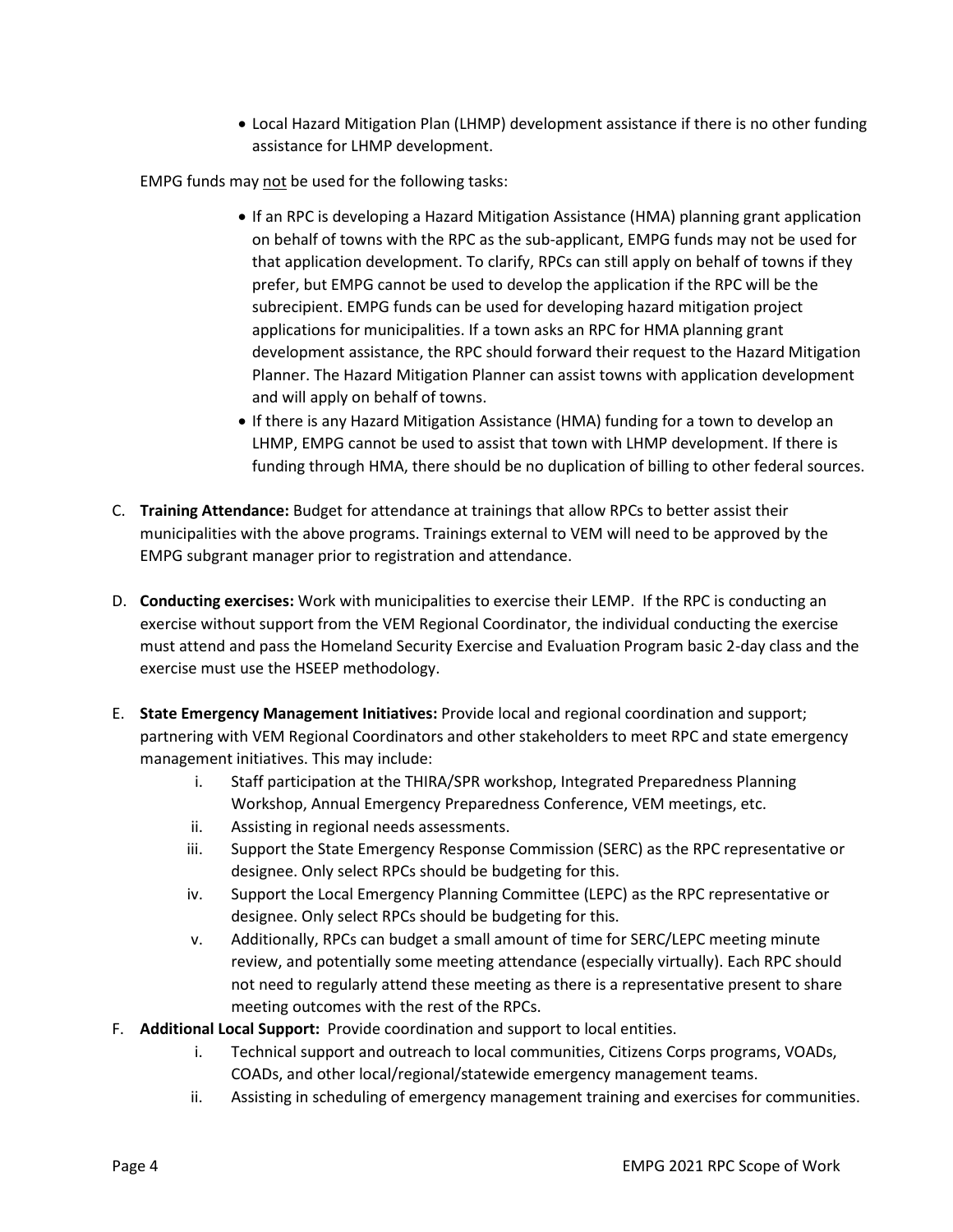iii. Budget for direct requests and invitations. Understanding that many requests for assistance (from VEM and/or local contacts) will come throughout the year and cannot be 100% accurately represented in the application up front, RPCs are asked to build their budget and staff time as best as possible based on known or anticipated assistance which will be required in the coming grant cycle.

## **Reporting Requirements:**

- i. For any trainings not scheduled through the Learning Management System, provide verification of the training (i.e. course announcement, sign-in sheet), on a quarterly basis, once completed.
- ii. Submit th[e Food and Drink Per Diem Form](https://vem.vermont.gov/sites/demhs/files/Planning/Food%20Reimbursement%20Form.pdf) with quarterly reimbursement requests if food or drink was purchased for meetings that quarter. Form to be provided by VEM.
- iii. Provide a summary of hours expended, meetings attended or hosted, pending exercises, and goals achieved through technical assistance to include the topic and communities/ partners involved in each quarterly report.
- iv. Submit all municipal public safety resource inventories to your regional coordinator by January 15, 2022.

### 3. **Regional Emergency Management Committee**

Effective July 1<sup>st</sup>, 2021, Regional Emergency Management Committees (REMCs) will be established. REMCs will coordinate emergency planning and preparedness activities across their regions to improve local preparation for, response to, and recovery from all-hazard disasters. Within the EMPG FY21 period of performance, RPCs will be the primary entity transitioning LEPCs and EMD Roundtables to REMCs, using the overall REMC concept and program that will be developed by VEM.

### Please **budget for at least 4 REMC meetings.**

### **Each RPC shall:**

- a. Develop region-specific REMC structure(s) and procedures with the VEM Regional Coordinator, build and support membership, and plan and coordinate long-term REMC goals and activities.
- b. Perform administrative tasks for the REMC including scheduling meetings, sending invitations, securing a location, soliciting presenters, and completing requirements of Vermont's Open Meeting Law. A minimum of 4 REMC meetings will be held each year.
- c. Support REMC activities in emergency planning and preparedness to improve local preparation for, response to, and recovery from all-hazard disasters.

### **Reporting Requirements:**

- i. Provide a summary of hours expended, meetings attended or hosted, and progress made towards the REMC transition to include the communities/ partners involved in each quarterly report.
- ii. Provide agendas and meeting minutes for REMC meetings hosted along with a quarterly report.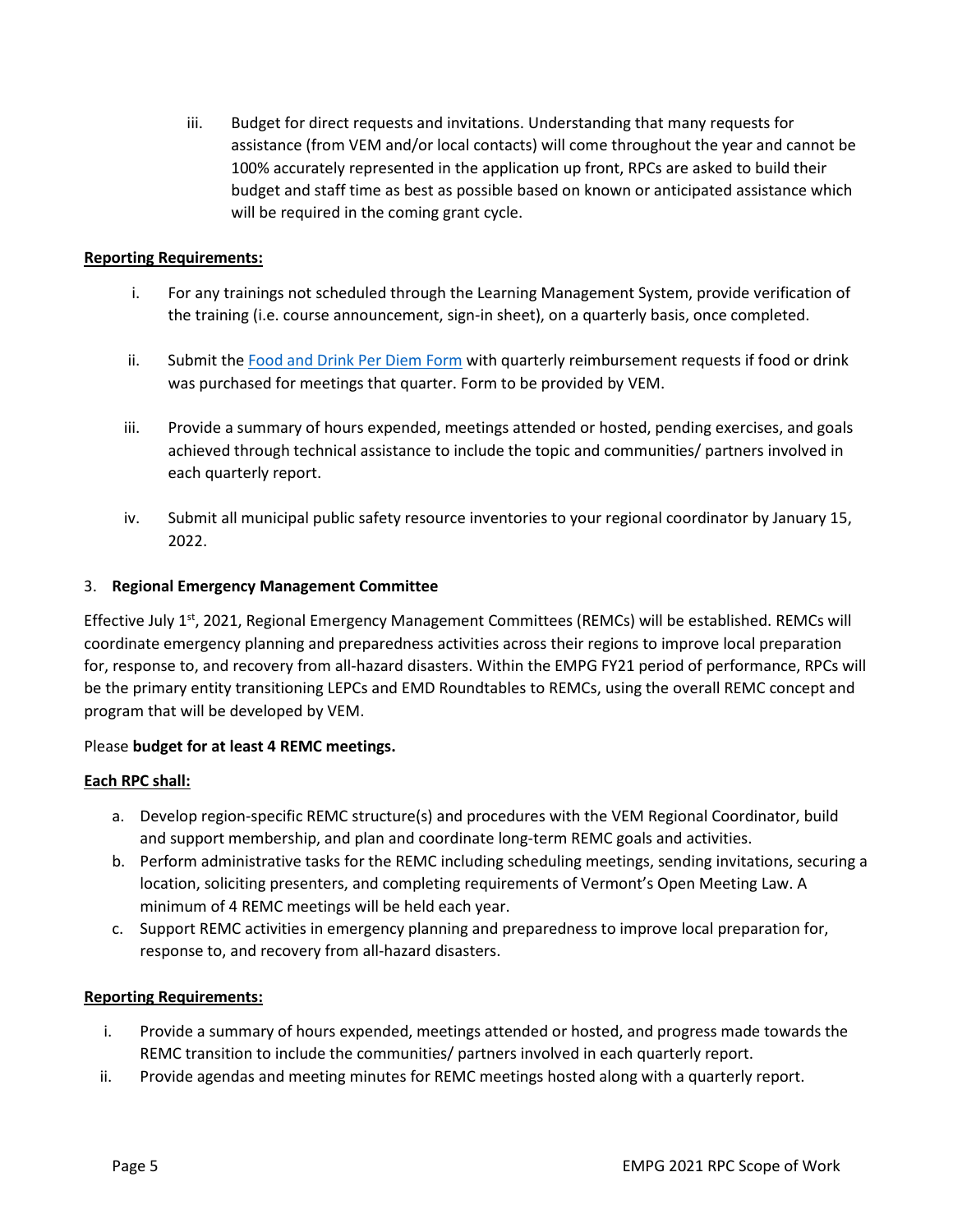# Response:

# 4. **State-wide Emergency Response Preparation**

The tasks identified within this section (State-wide Emergency Response Preparation) are intended to train and prepare RPC staff to serve the role of Local Liaison and/or State Emergency Operations Center (SEOC) staff during real world emergencies. During real world emergencies, the VEM/RPC MOA serves as the mechanism for work scope and payment to the RPCs for the assistance of RPC staff in carrying out the State's duties in performing certain emergency management functions. All work related to training and exercising for those roles should be covered under this EMPG RPC Sub Grant.

RPCs will ensure a minimum of three individuals are identified in the EMPG Sub Grant application, and then quarterly in the EMPG Quarterly Reports, that may operate within the SEOC during and outside of normal business hours. RPCs will also identify those staff that will act as Local Liaisons in EMPG Quarterly Reports. Staff identified as Local Liaisons can be different than the minimum three staff identified to serve in the SEOC. RPCs will provide any appropriate updates for Local Liaison staff or SEOC staff (at a minimum, quarterly, in the Quarterly Reports) to ensure contact information is up to date.

To ensure an appropriate statewide level of response can be attained, RPCs will assist VEM in providing staff to the SEOC during activations (exercises or actual events). To this end, RPCs will need to ensure their staff members are appropriately trained and obtain experience in supporting the SEOC. VEM will work with identified RPC staff to determine appropriate primary and secondary SEOC roles.

# **Each RPC shall:**

- a. Ensure each individual identified as SEOC support is trained to the SEOC Section Staff level in accordance with the May 2021 SEOC Training Curriculum.
- b. Ensure each individual identified as a Local Liaison is familiar with the Local Liaison reporting process. RPCs may reach out to the VEM Planning Section to provide an overview of the Local Liaison process to any RPC staff identified as a Local Liaison.
- c. Ensure that by the end of the award period of performance, at least one individual (of the three qualified individuals identified) has GIS experience sufficient to serve as a Mapping and Display Specialist in the SEOC. Other roles can be in the Mission and Resource Support, Situational Awareness, or Planning Sections and will be determined based on SEOC need. RPCs should budget a minimum of 10 and a maximum of 40 hours total for each of the 3 identified staff members to complete trainings as identified in the SEOC Training Curriculum.
- d. Budget 8 hours for each individual identified as SEOC support to participate in one SEOC exercise per year. This time will include any pre- and post-exercise briefings. Participation over this amount will be completed as funding allows.
- e. Participate in after action meetings and in the improvement planning process for any SEOC activations. This may include meetings and/or conference calls relating to Local Liaison activations or exercises/ incidents which required RPC personnel within the SEOC. Budget 8 hours plus applicable travel time per individual in attendance.